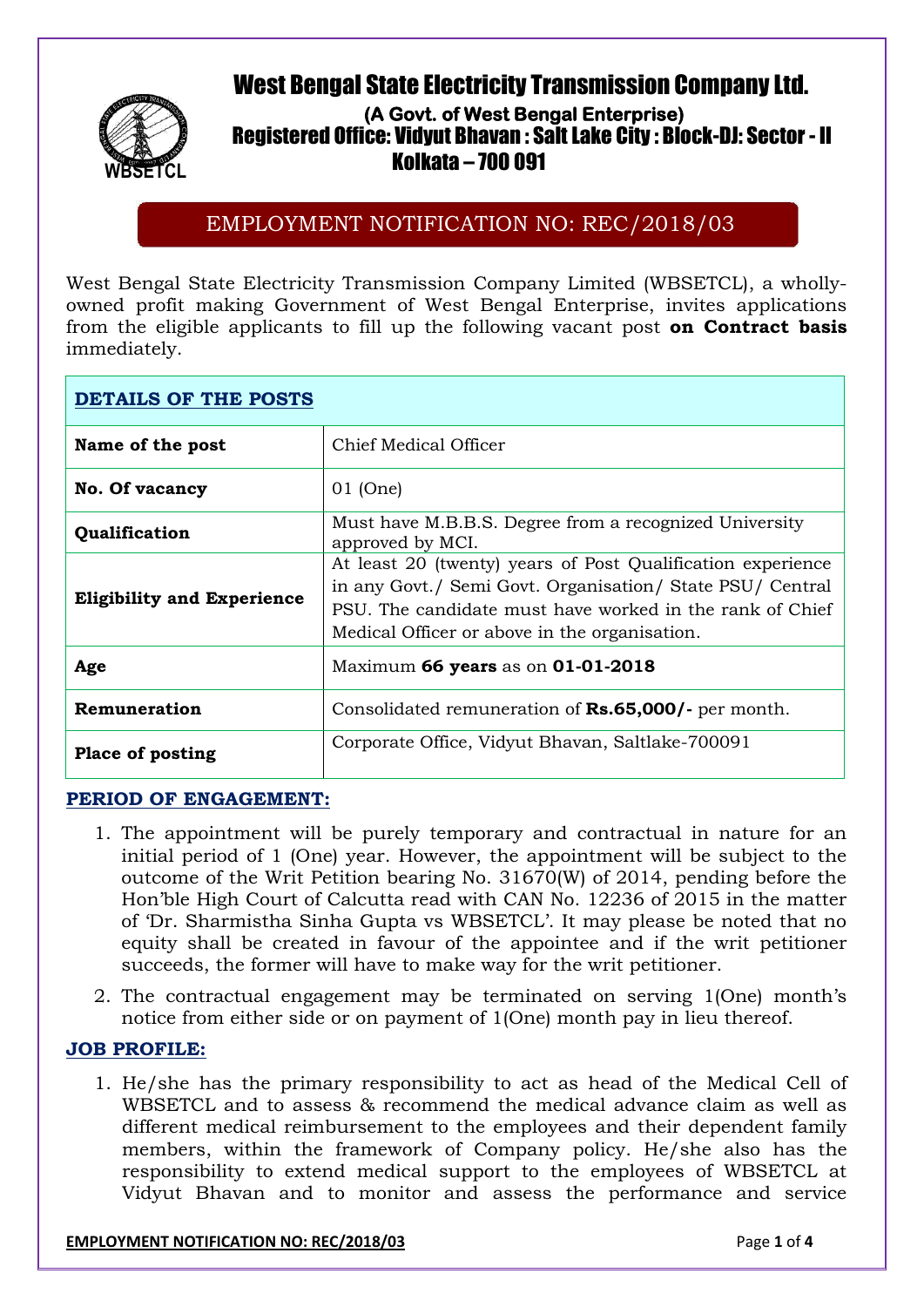provided to the employees of WBSETCL & their dependants by the different Hospitals. Monitoring the entire pre-medical check-up process at the time of Recruitment and arrangement of Medical Board for the employees as and when required. He/she shall report to the General Manager (HR & A), WBSETCL, at Corporate Office.

#### **OTHER BENEFITS:**

- 1. The remuneration of **Rs. 65000.00** is fixed. No other allowances/financial benefits will be available.
- 2. The selected candidate will be entitled to 7 days Casual Leave and 10 days Half Pay Leave (Commutable) for every 6 months duration. Casual Leave and Half Pay Leave will be admissible on pro rata basis for any period less than 6 months. No other kinds of leave will be admissible.
- 3. The selected candidate shall be eligible to get Compensatory Casual Leave as applicable for regular employees.
- 4. The selected candidate will be entitled to Medical Benefits for self-indoor treatment only as applicable for regular employees subject to a limit of Rs.50,000/- in a year where engagement is for 1 year and Rs. 25,000/- where engagement is for 6months. Persons covered under WBHS 2008, CGHS or similar other scheme is not entitled for these benefits. State Govt. Pensioners, even if not covered under WBHS 2008, will not be entitled to any medical reimbursement facility. No medical benefit shall be available to the dependants of the appointee.
- 5. The selected candidate shall be entitled to official car facility for to and fro journey from residence to office and back.
- 6. The selected candidate shall not be entitled to HTC and LTC or any other benefits applicable to the regular employees of the Company.
- 7. Besides the above stated remuneration, the selected candidate will be entitled to Travelling and Daily Allowance as per the rules of the Company whenever they go on official tour.

#### **MODE OF SELECTION:**

Selection will be made on the basis of performance in the Personal Interview only*.* The Interview will be held in **Kolkata** only. The candidates, who will be called for the Interview, shall not be entitled to reimbursement of travelling expenses.

### **APPLICATION PROCEDURE**

Application format can be downloaded from the Company's website **www.wbsetcl.in.** Interested eligible candidates may send the filled in Application along with the self-attested copies of certificates/ documents as proof of identity (Voter's Card/PAN Card/AADHAR Card), proof of age (birth certificate/Admit Card/Certificate of Secondary Examination), proof of educational qualification, proof of experience, Release Order from the last employer on superannuation, Pension Payment Order (PPO) and two recent passport size photographs to **the General Manager (HR & A), WBSETCL, 8th Floor, D-Block, Vidyut Bhavan, Salt Lake, Kolkata - 700091** through **Speed Post / Registered Post** so as to reach on or before **13.04.2018.** The envelope should be superscribed as *"***APPLICATION FOR THE POST OF CHIEF MEDICAL OFFICER, WBSETCL***"*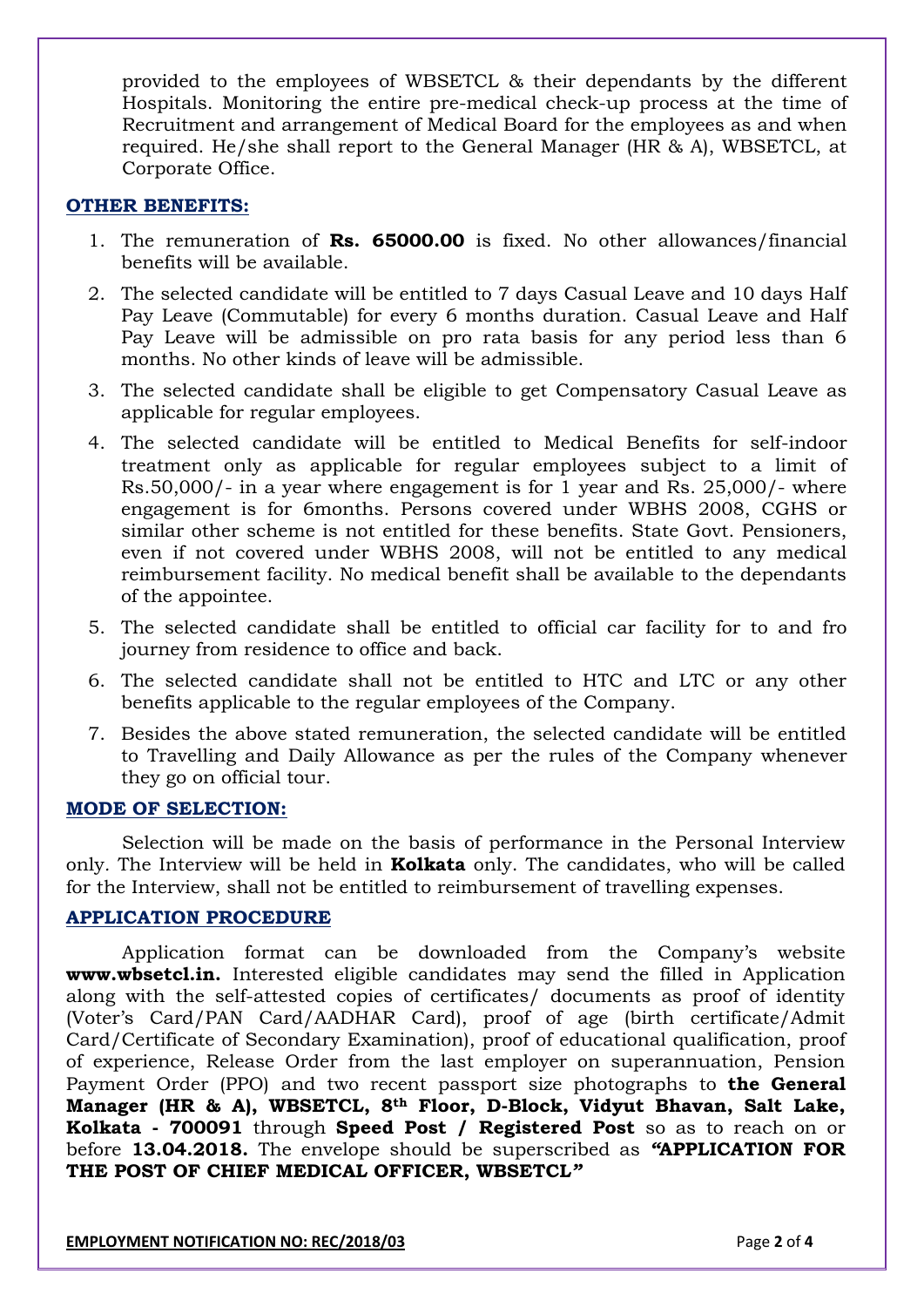No other mode of submission of Application is allowed.

### **GENERAL INSTRUCTIONS:**

- 1. All information regarding this recruitment process would be made available under '**Career'** section of WBSETCL's website (i.e. www.wbsetcl.in). **Applicants are advised to check the website periodically for important updates**.
- 2. **Applicants must have a valid "Email ID" and "Mobile Phone Number"**, which should be kept active for the entire duration of the recruitment process. No change in email id will be permissible. WBSETCL shall not be responsible for any non-delivery of email/any other communication sent, due to invalid/wrong email id/mobile no.
- 3. WBSETCL will not be responsible for any delay / loss in transit in submission of documents within specified time. Application received after last date will neither be entertained nor returned.
- 4. While applying for the above posts, the applicant must ensure that he / she fulfil the eligibility criteria as per the notification and other norms mentioned above as on **01.01.2018**.
- 5. Prescribed criteria are minimum and mere possession of the same does not entitle the candidate to be called for interview.
- 6. Candidates must have the ability to read, speak / write in **Bengali** language.
- 7. All details submitted in the Application Format will be treated as final and no subsequent changes will be entertained.
- 8. WBSETCL, at its discretion may raise/relax age and/or other criteria notified above.
- 9. The shortlisted candidates will be required to appear for the Interview at Vidyut Bhavan, Saltlake, Kolkata at their own cost. No TA/DA will be admissible.
- 10. The details of interview schedule will be communicated to the short-listed candidates through valid email Id and mobile numbers, provided by them.
- 11. Incomplete application will be summarily rejected. Application formats, not accompanying any of the valid credentials i.e. Proof of Identity, Age Proof, Educational Qualification, Professional Qualification, Work Experience, Last Pay Certificate, Release Order/No Objection Certificate from the last/present employer, Pension Payment Order, Disability Certificate (if applicable), Photograph and Signature, will be rejected.
- 12. The original copies of the documents / Certificates will be verified at the time of interview.
- 13. Recruitment will be done strictly as per merit in the Interview. Canvassing in any form will summarily disqualify a candidate.
- 14. In case it is detected at any stage of recruitment/selection that a candidate does not fulfil the eligibility norms and/or that he/she has furnished any incorrect / false / wrong information or has suppressed any material fact(s), his / her candidature will automatically stand cancelled. If any of